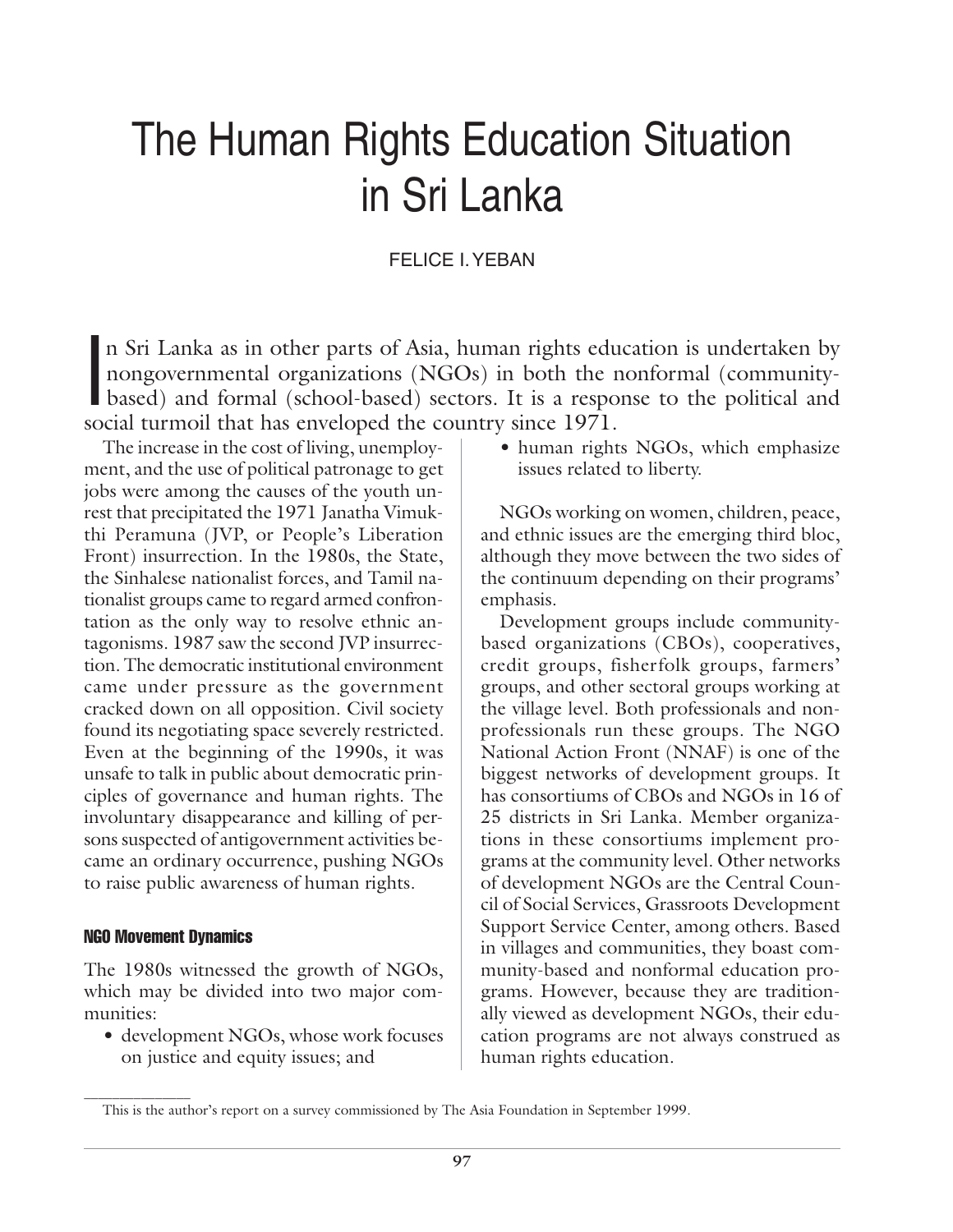Human rights NGOs emerged in the early 1980s and multiplied in the early 1990s in response to the massive violation of civil and political rights by government forces. They started as providers of legal aid to victims of government repression and later also provided legal clinics and conducted legal education for the general public. The legal education programs began what later on was called human rights education. The groups are the Movement for the Defense of Democratic Rights (MDDR), Lawyers for Human Rights and Development (LHRD), the Center for the Study of Human Rights—University of Colombo (CSHR), Institute for Human Rights (IHR), Center for Society and Religion (CSR), Movement for Inter-Racial Justice and Equality (MIRJE), Home for Human Rights (HHR), among others.

Human rights NGOs are different from development NGOs in the sense that they usually operate at the national level and within the State's judicial structure. Most human rights NGOs are located in Colombo and other cities. Consciously or not, they emphasize civil and political rights. Lawyers dominate them, making the human rights approach legalistic and litigation oriented. It cannot be denied that legalism has its merits in pressuring the courts to lay down legal parameters for State action with respect to fundamental and human rights. However, the limits to this approach became apparent when the groups started to embark on massive human rights education programs for the formal and nonformal sectors.

# Forms and Format of Human Rights Education

Described below is the human rights education program of human rights NGOs as distinguished from that of development NGOs.

# Human rights education defined

In-depth interviews with human rights education practitioners and activists reveal that they see their activities as a process of teaching human rights concepts and values to the general public to arm it against violations.

# Purpose of teaching human rights

The objective of teaching human rights is to raise people's awareness of their rights, with the hope that they will act upon their knowledge.

# Target audience

Human rights education programs in Sri Lanka may be characterized as formal, nonformal, and informal.

- Formal human rights education programs are found in school, either integrated into ordinary-level (O-level) classes, particularly in social studies and history, or offered as a choice for individual projects required of advanced-level (A-level) students. Human rights education also takes the form of extracurricular activities such as the celebration of Human Rights Day, human rights quizzes, field visits, formation of human rights student organizations, and the like.
- Informal human rights education is usually unstructured and ad hoc. It is directed at a much larger audience through the use of theater, public campaigns, radio programs, or informal conversations. This method is not yet fully used.
- Nonformal human rights education is usually undertaken by NGOs to reach grassroots communities. Target groups are more diverse and often sectoral. Workshops and trainings are usually organized for diverse audiences.

Human rights education programs have thus targeted two groups—students and the general public.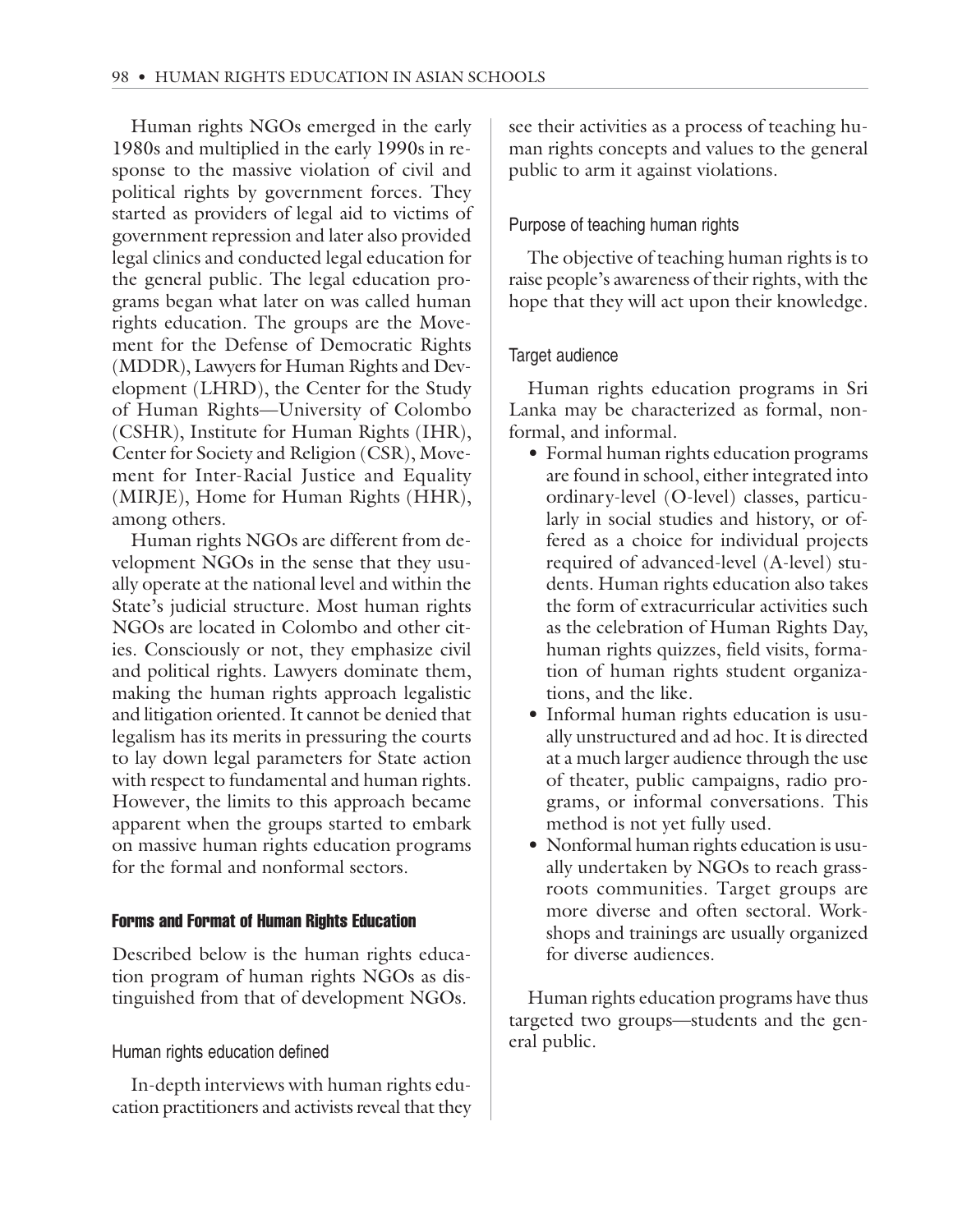Human rights education in schools

Sri Lanka initiated its human rights education in schools as early as 1983 through the efforts of the Sri Lanka Foundation (SLF). The National Institute of Education (NIE) of the Ministry of Education, mandated to implement national education policies, trains teachers to teach human rights. As the SLF is no longer actively involved in human rights education, the NIE has taken on the enormous task of coordinating and cooperating with NGOs, particularly the CSHR, in training teachers.

The target group is students from ages 6 to 11 or grades 5 to 10. Human rights teaching was introduced before the students were separated into streams—i.e., science, arts, and commerce—at grade 11.

Almost all human rights NGOs have human rights education programs in schools, with identified school centers. They have penetrated schools in cooperation with either the Ministry of Education or its respective provincial offices. The ministry itself identified the participating school centers, the principals, and teachers who will coordinate the project.

The student and teacher project members undergo training. It is not surprising that most of the student-members are the cream of the crop. There is a yearly turnover of students, and even teacher coordinators are sometimes replaced after transfer to another school or when they lose interest in the project. Such turnover demands that the NGO must continuously conduct human rights lectures and activities for the new members.

# Nonformal human rights education

Nonformal human rights education began as legal education in the aftermath of massive human rights violations in the 1980s and early 1990s. Recipients of human rights education vary from human rights activists or professionals (who have gone through the diploma course of the IHR, for example) to community leaders (who trained under the CSHR and LHRD, for example). Other target groups include government officials, public servants, and *gramaniladharis*—the elected village leaders. While human rights NGOs with education programs claim that they have reached grassroots communities by creating community centers and coordinating with CBOs, I suspect that nonformal human rights education is basically for community leaders and not the village folk, although occasional lectures for the latter are also held upon invitation of their leaders. But the lectures are not at all like the longterm community needs-based education programs of developmental NGOs. It is also worth noting that human rights NGOs are criticized for not reaching the interior because most of them are situated in Colombo and other cities. Thus, they do not adequately address the needs of the most vulnerable sectors. Could the reason be that animators, facilitators, and community workers are not among the usual staff of human rights NGOs?

# Methodology

Human rights education in schools is of two types—training and lectures, and non-curricular and open activities. Human rights NGOs such as the CSHR and MIRJE either train teachers to train their students, or directly train the students. The MIRJE, CSHR, and MDDR also conduct some non-curricular human rights activities such as the Human Rights Day celebration, a human rights quiz bee, human rights poster-making contest, human rights parade, field visits, etc., which are usually directed at the public. Human rights NGOs with school programs visit their school centers thrice a year at most or at least once per term.

Almost all human rights NGOs have a nonformal human rights education program. The LHRD, CSHR, MIRJE, MDDR, even women's groups such as WIN and peace groups such as NPC regularly organize training workshops for activists, government offi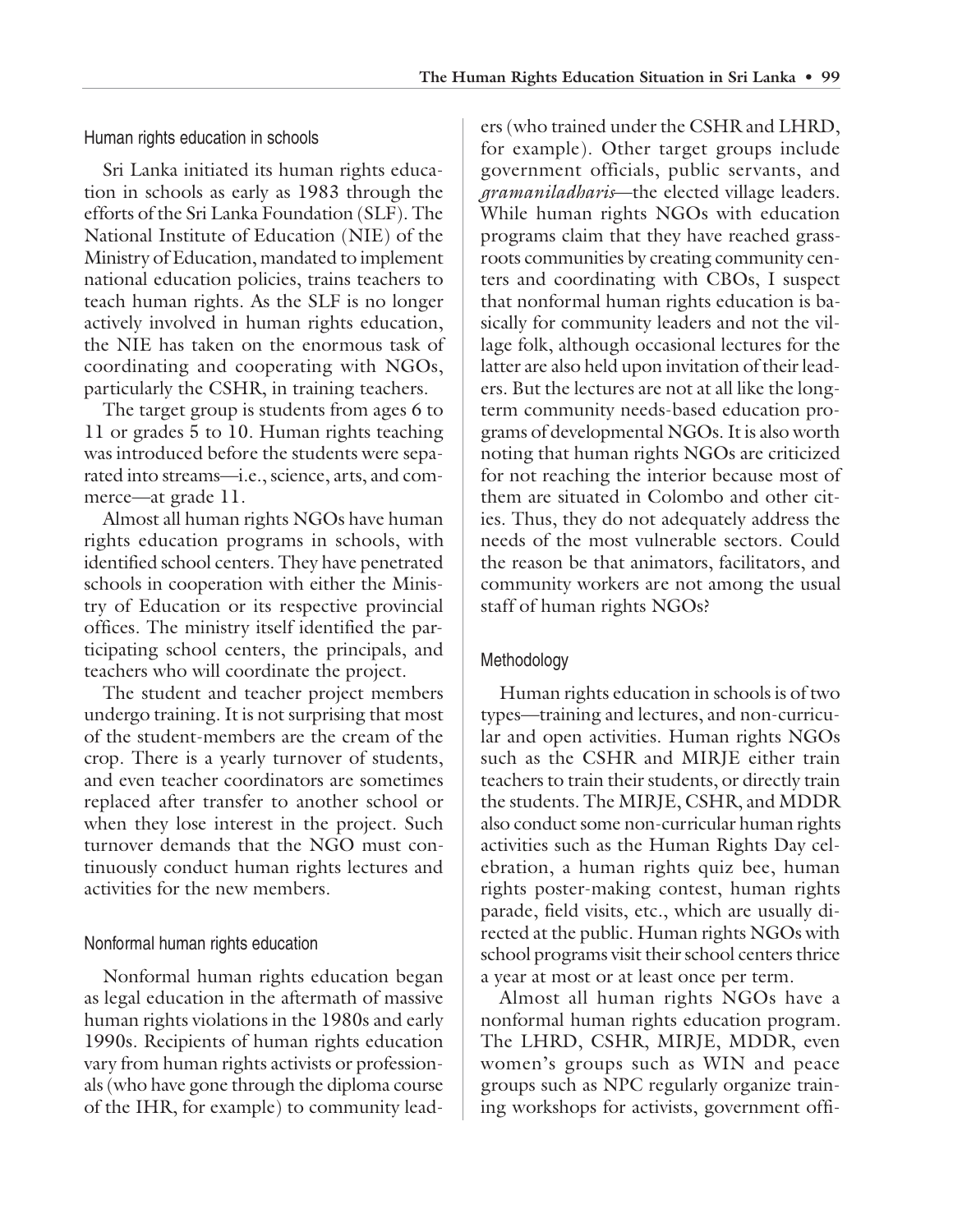cials, public servants, *gramaniladharis*, community and religious leaders, and professionals.

Training workshops usually run from half a day to a week depending on the availability of the participants and/or objectives of the workshop. Lectures and discussions are usually employed. However, as the lecture method is often ineffective, human rights NGOs include field visits or observations and occasional role playing as part of their "learner-centered" methodology. For field visits, participants are usually divided into groups that are assigned a community or issue to work on. A group may visit a prison, street children, plantation or farming sites, factories, etc. and then document human rights violations, enhancing the members' internalization of human rights concepts.

The use of radio and theater to raise people's awareness of human rights is not yet used exhaustively by NGOs. The Theater Action Group of Jaffna is the only popularly known troupe that uses theater to teach.

The Family Rehabilitation Center (FRC) uses psychotherapy to rehabilitate victims of extreme trauma, such as those tortured or raped, and the families of the disappeared and those killed by armed groups or government forces. The FRC also educates health workers and providers on how to deal with the victims. Psychotherapy and counseling are just beginning to gain recognition as ways of conducting human rights education and human rights work. Humanitarian groups such as the Consortium of Humanitarian Agencies call for more specialized methodology and knowledge to deal with victims of extreme emergency situations. Accordingly, human rights education should go beyond mere human rights concepts and include knowledge on how to deal with the psychological trauma experienced not only by the victims but by the general population as well.

In summary, both the nonformal and formal human rights education programs use lectures and discussions to teach human rights. Lectures and discussions are enhanced by field visits and role playing. The schools also use

informal methods such as campaigns, quiz bees, Human Rights Day celebrations, and the like. Nonformal human rights education uses other strategies such as radio and theater. A small portion of the human rights NGO community is calling for more specialized human rights education to address the psychosocial trauma of those whose rights have been directly violated.

### **Content**

 Human rights NGOs have already developed a highly structured human rights curriculum, from the philosophy of human rights, its historical evolution both in the world and in Sri Lanka, to international human rights instruments and detailed discussions of human rights, the Constitution, and the legal system. It also includes discussions of child rights, women's rights, environmental rights, consumers' rights, the right to development, etc. There is no dearth of experts on human rights and its subfields.

Trainings range from paralegal work to basic human rights to more complex human rights laws. Educators or lecturers give highcaliber lectures that are then reinforced by role play or field visits. Lectures are usually interspersed with actual cases or events to show how human rights concepts and laws are applied. Trainings usually end with discussions on legal mechanisms and recourse available to promote human rights. Participants are usually encouraged to ask questions to stimulate discussion. Some lecturers ask questions to encourage the participants to share their experiences and ideas.

In schools, apart from the non-curricular NGO human rights education activities, the teaching of human rights is integrated into history and social studies subjects:

Year 6 Duties and Rights Ancient Civilization Agriculture and Irrigation Diversity and Unity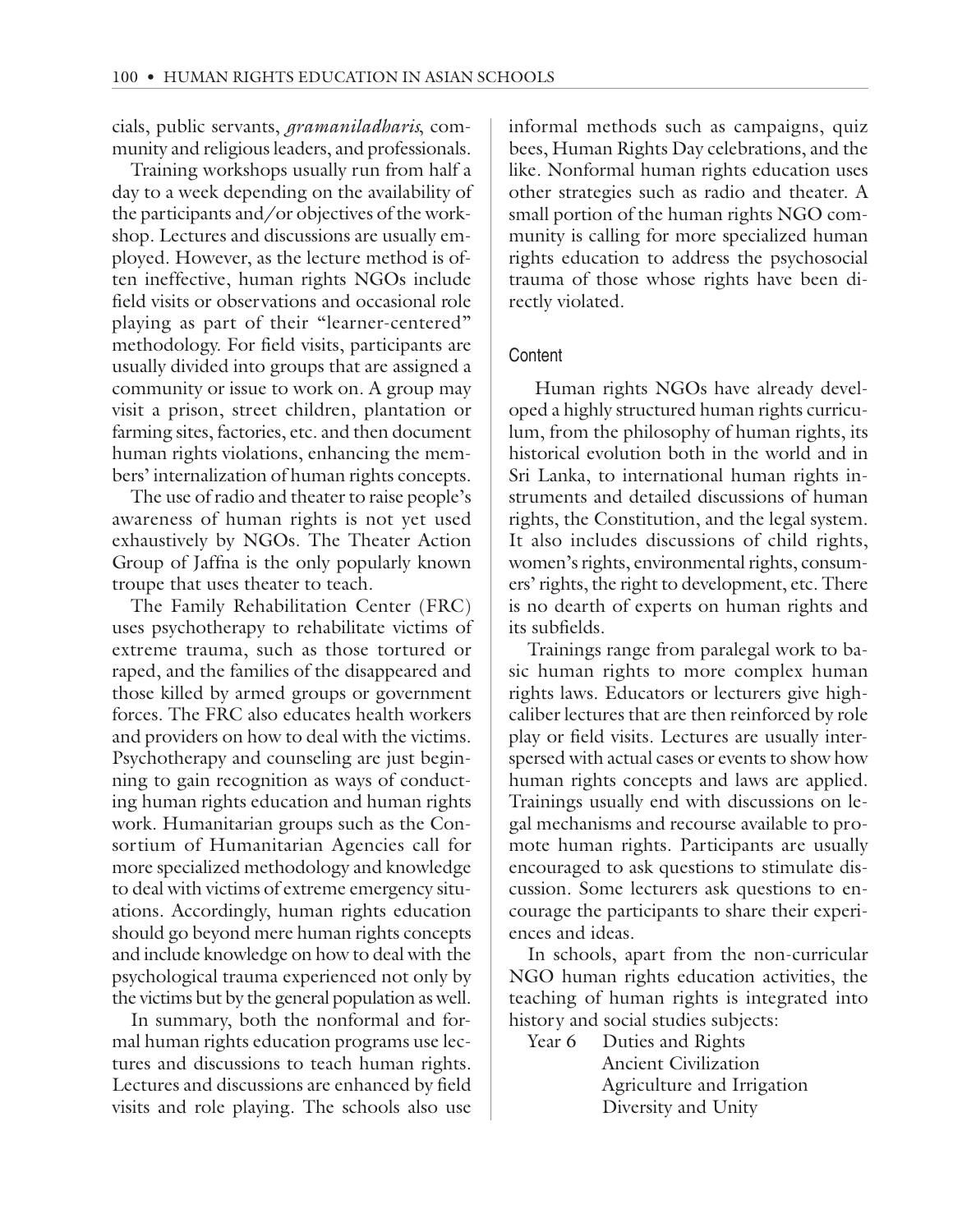- Year 7 Spread of Civilization (India) Spread of Civilization (Greek/ Chinese) Agricultural Production Natural Resources (Water) Natural Resources (Wild Life)
- Year 8 Types of Government (Modern World) Basic Human Needs (Food) Economic Systems (Capitalist) Arts and Crafts, Language, Social Living Social Organization and Social Living
- Year 9 Hydraulic Civilization (Sri Lanka) Fundamental Rights Basic Economic Problems (Sri Lanka) Social Systems Industries
- Year 10 Arrival of the Portuguese Medieval Europe Social Living and Human Rights Democratic Government Preservation of Human Rights
- Year 11 French Revolution Resources Safeguarding of Human Rights Transport and Communication

Textbooks have been revised to enlarge human rights content. However, most of the chapters on human rights appear at the end, and teachers often fail to cover them.

In 1995, the SLF sponsored and supported the preparation of the *Teachers Manual for Human Rights Teaching*, which is made up of 29 teaching modules for grades 5 to 10. While the SLF conducted several workshops to train teachers on how to use the modules and the NIE continues the SLF's work by organizing in-service training for teachers, teaching human rights is not yet part of the regular curricular programs of teacher training colleges.

#### Rethinking Human Rights Education

#### Human rights education defined

The definition of human rights education as merely a process of teaching human rights concepts and values to enable the general public to become aware of human rights is flawed. It presupposes that human rights violations happen because the public is ignorant of its rights. While this may be true, however, knowledge of human rights does not automatically push a person to take a stand for human rights, nor does knowledge of human rights restrain one from violating others' rights. Violations occur because a network of belief systems, cultural frames, and institutional environments breeds them. Psychological, cultural, and systemic factors contribute to human rights violations, implying that human rights education must go beyond raising awareness to fostering values and skills that will change both individual beliefs and organizational systems that infringe on human rights. Human rights education is not, therefore, merely the teaching of human rights concepts and values but rather a life-long process of reflection and critical analysis of personal and social experiences using the ideals and concepts of human rights as standards to evaluate them.

The concept of teaching human rights also suggests that there is a defined body of esoteric knowledge that must be imparted to people. Those trained to know and understand human rights often think about the language of rights rather than that of their own experiences. Human rights education proceeds from the fact that people have experiences that wound their dignity, not because human rights texts tell them they have rights. Why, then, does human rights education proceed from the texts and instruments rather than people's experiences?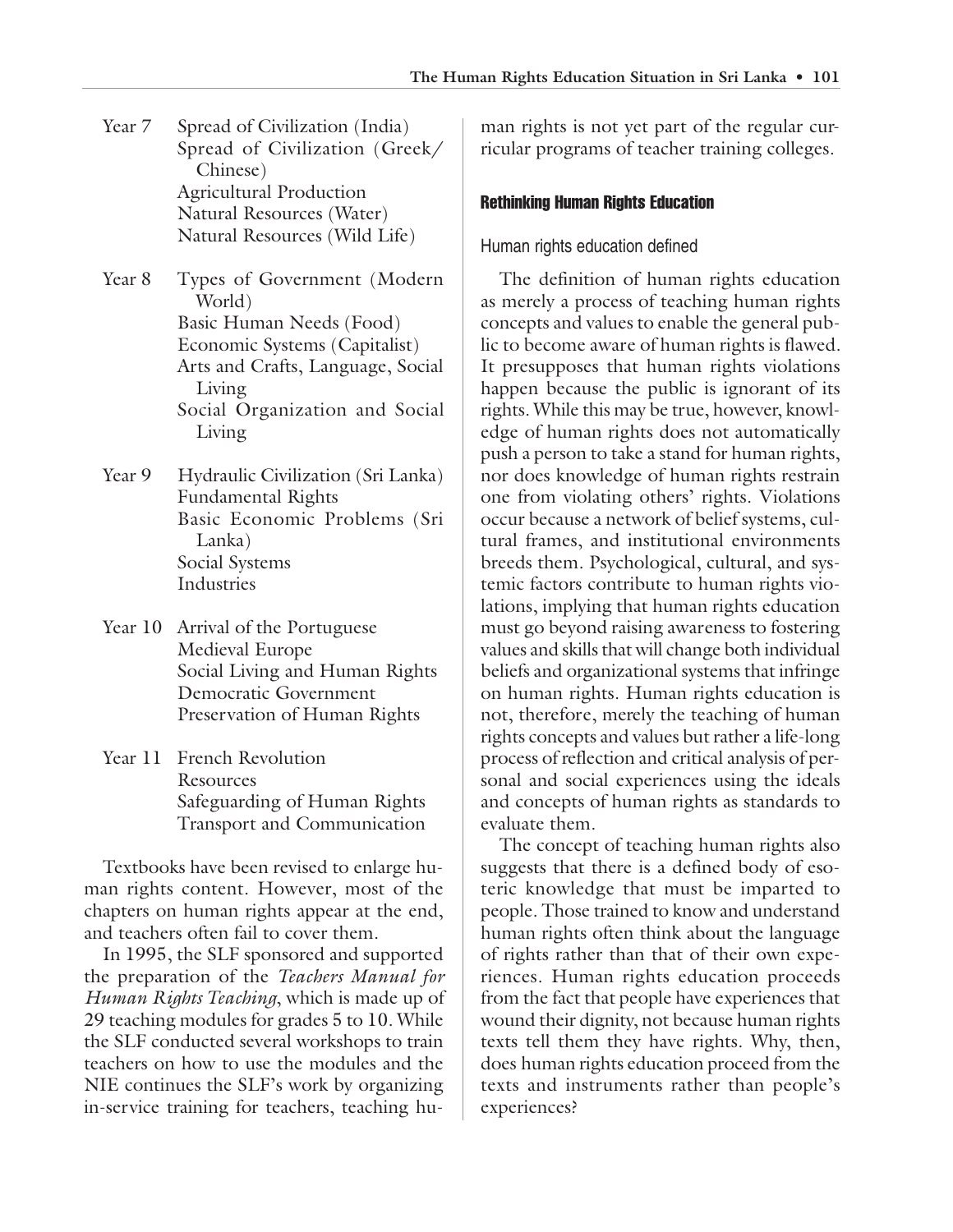One unfortunate result of the limited definition of human rights education is that it is reduced to the question of curricular and noncurricular programs. Should there be a separate human rights subject? Or should the infusion technique be used? Should it be integrated into the curriculum or offered as an extracurricular activity? What this approach to human rights education failed to realize is that human rights education is not only a question of inclusion or exclusion in the curriculum. It is not only another subject to be learned, as is now the case. It is a philosophy and orientation that must pervade the school system, campus culture, teachers' educational philosophy and methodology, and, yes, the curriculum. Human rights education should also serve as a critique of the existing educational practices and school setup.

Human rights education can then be defined as education for life—a life-long continuous reflection and evaluation of one's experiences using human rights standards and philosophies in order to attain individual and societal wellbeing.

#### Purpose

The objective of human rights education as defined by the groups surveyed is to raise people's awareness. There is nothing wrong with the objective per se, but the question is: After raising one's consciousness, what next? Shouldn't human rights education in itself be a call to action? I believe that NGOs with human rights education programs hesitate to encourage people to address human rights situations affecting their lives, especially in schools. While not all students may be expected to become activists, training programs do not even let them systematically think of problem-solving options. Human rights education should help solve problems rather than merely describe and document them.

# Target audience

#### Human rights education in schools

Sustainable and regular human rights training programs for teachers are generally lacking. Previous human rights trainings were basically general human rights orientation programs that did little to train teachers to systematically integrate human rights into identified entry points of the school curriculum. Of the programs' shortcomings, the most glaring are

- not including teacher training colleges in activities to institutionalize human rights in the schools and
- not treating teachers' unions, parents and teachers' associations, and school administrators as strategic partners.

Making human rights part of teacher training both in pre- and in-service will accelerate the institutionalization of human rights in the school system. University faculties of education and social sciences may be strategic partners in developing appropriate methodologies in massive human rights training for teachers.

NGOs may also concentrate on providing extracurricular human rights activities for students, such as UNESCO clubs, peace groups, and environment clubs. There is no need to reinvent the wheel. There are enough school organizations that can be encouraged to join human rights NGO projects.

It is also important to note here that human rights programs in schools are best introduced at the ordinary-level rather than the advancedlevel, considering that only 26% of those who take the advanced-level exam actually hurdle it.

#### Nonformal human rights education

Human rights NGOs are criticized for failing to reach the most marginalized sectors because they operate mainly from cities and are dominated by lawyers. Their human rights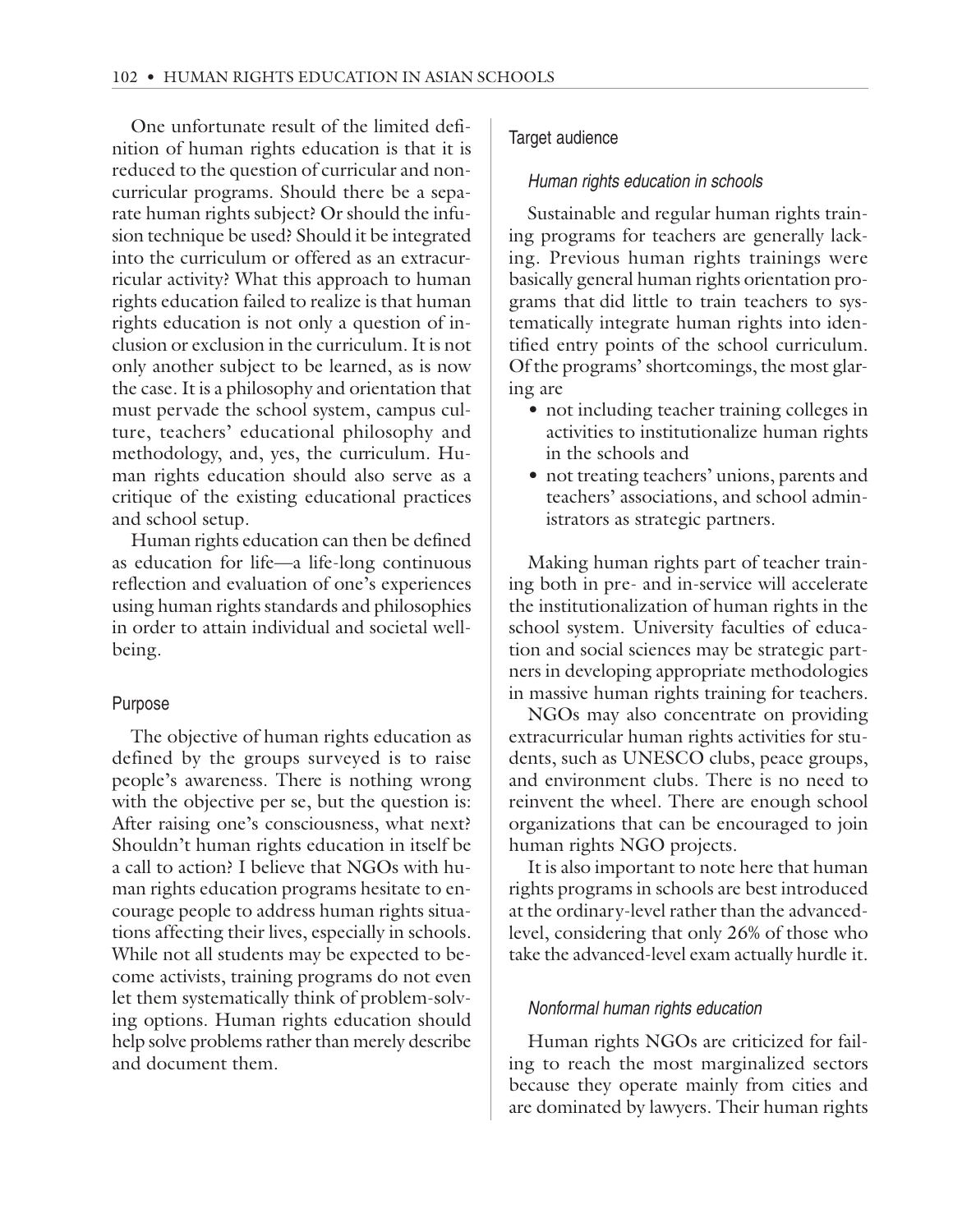education programs are often construed as legalistic and academic, and understood only by the educated. Development groups, on the other hand, are able to develop community education programs, which are essentially human rights education programs but often not traditionally considered as such. The MIRJE, which has a network of CBOs, reaches the grass-roots communities.

CBOs should be approached by human rights NGOs for help in reaching the communities. It is probably about time that human rights NGOs employ non-lawyers such as educators, community development practitioners, social workers, and the like, and train them as animators, community developers, or organizers.

Human rights NGOs often reach only the educated. Some NGOs such as the LHRD have extended their programs to the *ghramaniladharis*, municipal and provincial officials, and middle-level government officers. There is a gap between the uppermost echelon of government structure and the lowest stratum of Sri Lankan society.

Since NGOs are usually suspected by government officials of being cohorts of foreign interests, the Human Rights Commission should train members of the bureaucracy and the armed forces.

# Methodology

Using lectures and discussions to deliver human rights education is not bad per se, but the assumptions of human rights education practitioners should be reexamined.

Let us first discuss human rights education in schools. The educational system in Sri Lanka, as in many countries in Asia, is exam driven, with a premium put by parents, teachers, and society in general on good education.

Being well educated means being able to pass the ordinary-level and the advanced-level exams and being qualified to enter university. Inevitably, teachers teach to enable students to pass the exams and, likewise, students study to

pass the exam. As a consequence, teachers are under tremendous pressure to teach well. Education authorities train them to teach well, emphasizing how and what to teach. Thus, teachers are expected to be the fountain of knowledge, and giving lectures is the most efficient way to ferret out of teachers what they know. They "deposit" knowledge into students' heads and "withdraw" it during examinations. Students, in turn, are under extreme pressure to "know" everything that is taught them; thus, they have to listen intently, and passively receive the "knowledge" given them.

Inevitably, they use mainly rote learning, which is often called the teacher-centered approach. It has a number of flaws:

- The students become passive recipients of knowledge and the object of the educative process. Their brain is seen as a receptacle that must be filled with data, information packaged as knowledge. What is glaringly missing in this approach is the understanding of how students learn. Students learn when they are engaged and the subject matter is relevant to them. They learn things according to their own schema of things, which means that they actively interpret and reinterpret data and information.
- How relevant is the predetermined knowledge taught them? The curriculum designers are the educational planners themselves. More often than not, knowledge refers to esoteric and scientific knowledge held usually by experts, and such esoteric knowledge is broken down into subunits called competencies. Thus, knowledge is fragmented into the disciplines of science, mathematics, history, etc. The object of education then is for students to know what experts know, which may not always be relevant to the students' existence but putatively held to be important to society's survival.
- Some believe that students possessing such knowledge can manifest it behaviorally,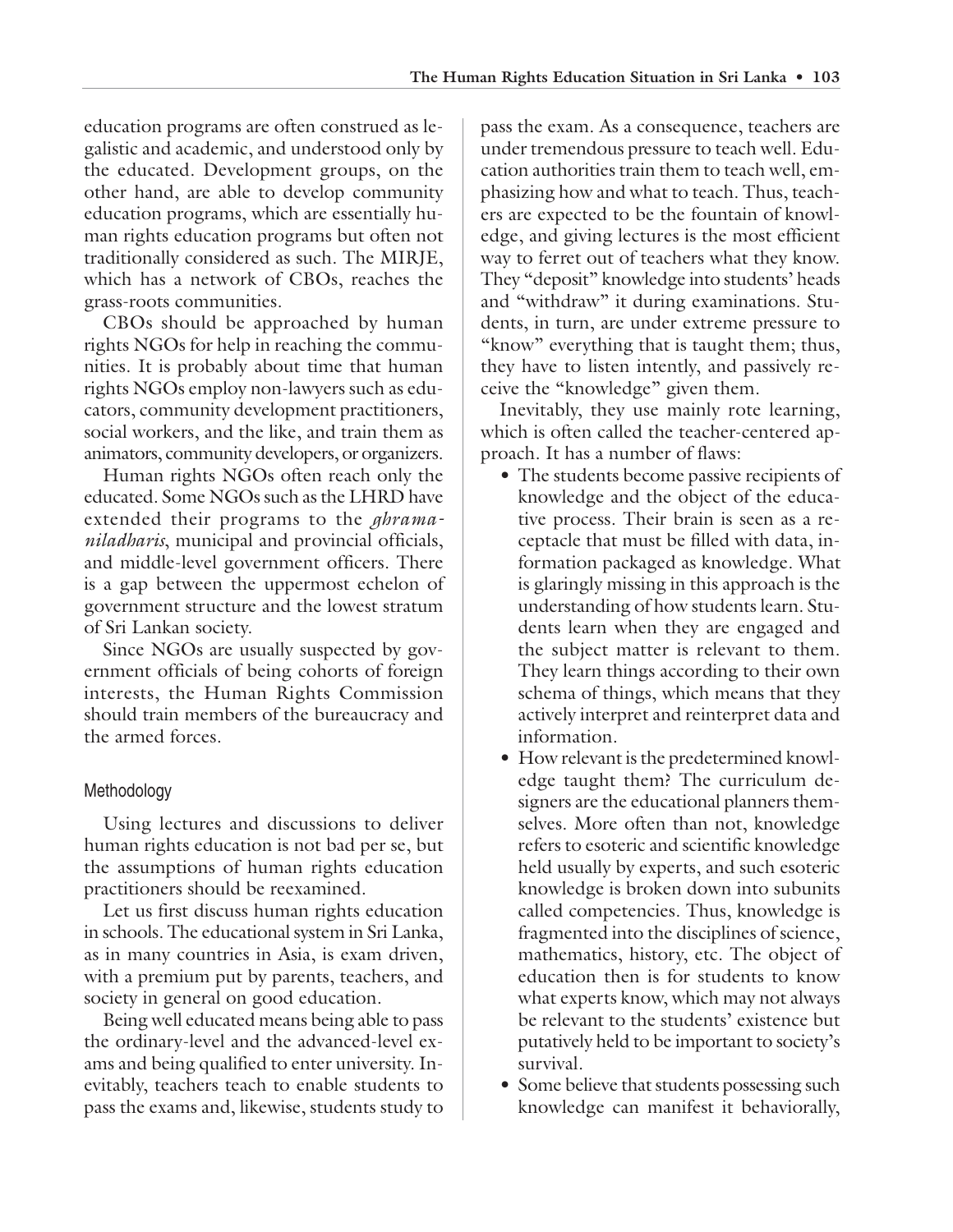much like Pavlov's famous rats and dogs. By operation of punishment and reward, people can learn the desired behavior. Translated into educational terms, giving the students the right subject matter and teaching them in the right way will inevitably lead to desired behavior.

Integrating human rights into the curriculum without changing the basic philosophical and theoretical assumptions of the whole educational system would reduce human rights to another subject matter to be "learned."

If NGO workers enter the school system armed only with their "expertise" in human rights as a body of knowledge but without an appreciation of the dynamics, science, and theory that underlie the school system, human rights education itself will be engulfed by the malaise that plagues the school system.

Enhancing the school curriculum with human rights concepts and values without enriching educational and learning processes will have limited effect down the road.

Some NGOs do experiment with "learnercentered" methodologies such as field visits, and activities such as games, role play, and case studies. However, using these strategies per se is not the answer. Even if teachers use learnercentered methodologies, they may still alienate (or bore) students if the subject matter is still exam driven. Field visits, for example, may be seen as a way to help them better understand human rights concepts. And this is where the problem lies: field visits should help students understand their own lives and immediate experience.

In nonformal human rights education, educators have more room to maneuver because there is no curriculum to follow. However, lawyers often adopt a very structured lecture-anddiscussion method, and the banking method discussed above is often replicated in nonformal human rights education. Training usually starts with understanding the basic concepts of human rights, immediately defining the discussion as legalistic. It is thus not surprising that the training is not followed by in-depth discussion on Sri Lankan society and social analysis.

The replication of a structured, formal method of teaching human rights in conducting nonformal human rights education is best explained by the lack of training of the practitioners themselves (usually lawyers) in popular-education methods, and the historical beginning of human rights education as purely legal education. The use of theater, radio, and more creative methods other than training is not fully developed.

Human rights education service providers did not attempt to systematically study the psychosocial make-up of their target groups. Such research could have helped them develop an appropriate methodology informed by a multiple of disciplines such as psychology, sociology, education, adult education, anthropology, and political science.

# **Content**

It is disheartening that transformative educational programs are fragmented. For instance, women's rights may be included in human rights education but not necessarily gender issues. Human rights education practitioners acknowledge that human rights education is weak in the areas of peace and ethnic issues. While the right to development may be included in human rights trainings, development issues may not always be discussed. Such fragmentation also happens in the conduct of gender and peace education. I can only conjecture that such fragmentation may be traced to weak coordination among peace, environmental, development and human rights, and women's NGOs themselves. Strikingly absent is some semblance of systematic analysis of Sri Lankan society. Why are there human rights violations? Why is there conflict? Why is there underdevelopment? Why are there gender inequality and a long list of other whys? What is